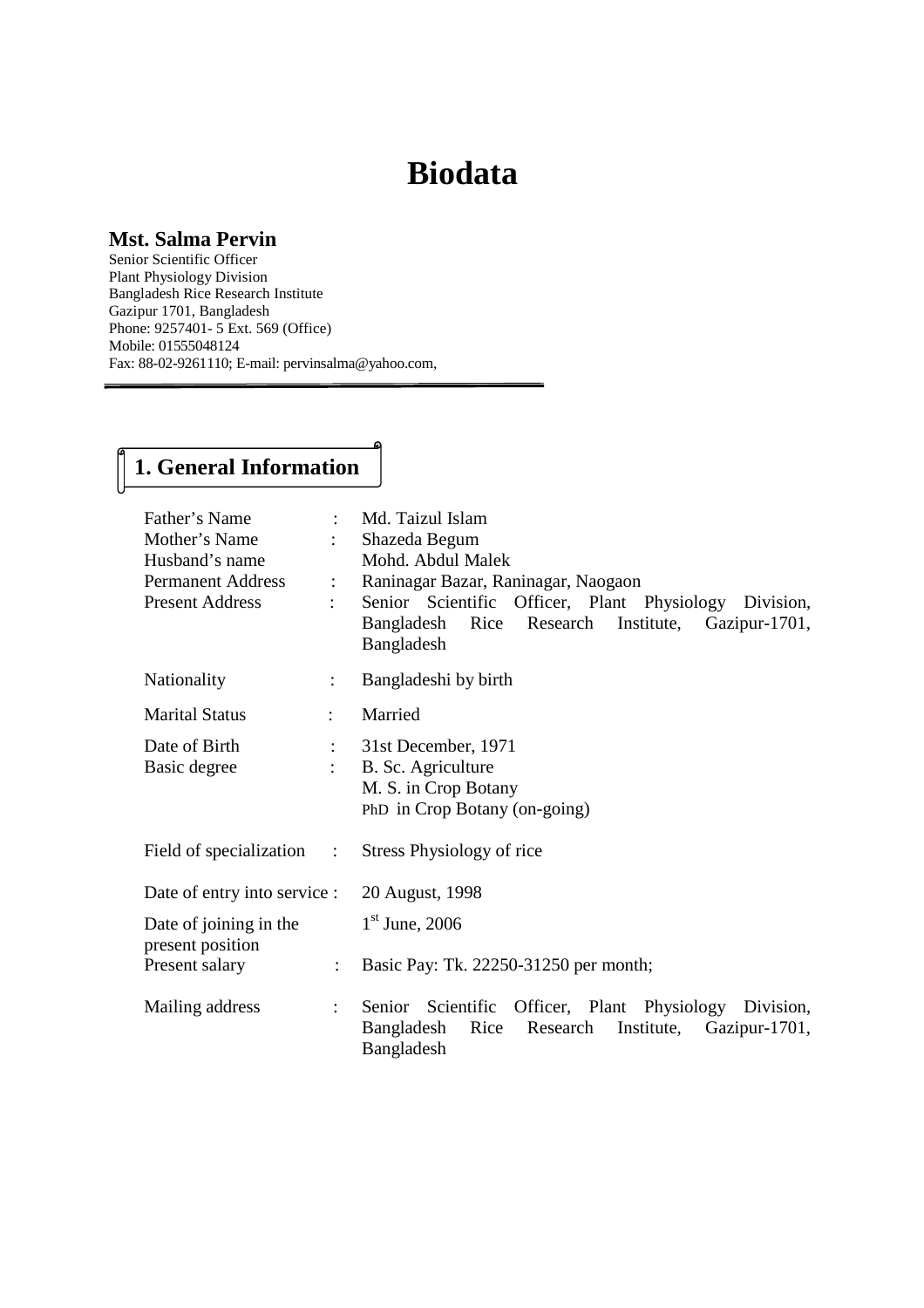# **2. Academic Career**

| Name of Institution        | Principal   | Degree         | Passing    | Result                   | <b>GPA/CGPA</b>  | Distinction  |
|----------------------------|-------------|----------------|------------|--------------------------|------------------|--------------|
|                            | Subject     |                | Year       |                          |                  |              |
| Bangladesh Agricultural    | Crop Botany | PhD            | $2013$ (on |                          |                  |              |
| University, Mymensingh     |             |                | going)     |                          |                  |              |
| Bangabandhu Sheikh         | Crop Botany | M <sub>S</sub> | 2005       | 1 <sup>st</sup> Class    | A grade $(3.73)$ |              |
| Mujibur Rahman             |             |                |            |                          | out of $4$ )     |              |
| Agricultural University,   |             |                |            |                          |                  |              |
| Gazipur                    |             |                |            |                          |                  |              |
| Bangladesh Agricultural    | Agriculture | B Sc Ag        | 1993       | 1 <sup>st</sup> Class    |                  | $11th$ Place |
| University, Mymensingh     |             |                |            |                          |                  |              |
| Rajshahi Govt. College,    | Science     | H S C          | 1989       | 1 <sup>st</sup> Division |                  |              |
| Rajshahi                   |             |                |            |                          |                  |              |
| Raninagar Girls High       | Science     | S S C          | 1987       | 1 <sup>st</sup> Division |                  |              |
| School, Raninagar, Naogoan |             |                |            |                          |                  |              |

#### 3. **Main Subjects taught in undergraduate Course:**

 Genetics and Plant Breeding, Agronomy, Botany, Crop Botany, Pathology, Entomology, Soil Science, Horticulture, Agricultural Chemistry, Physical and Analytical Chemistry, Organic Chemistry, Bio- Chemistry, Animal Husbandary, Agricultural Economics, Statistics, Farm Mechanics, Rural Science, Agricultural Extension etc.

#### 4. **Main Subjects taught in MS Course:**

 Plant Physiology I, Plant Embryology, Taxonomy of Crop Plants, Plant Nutrition, Plant Growth Regulators, Plant Anatomy, Plant Breeding, Plant Ecology I, Soil- Plant Analysis, Principles of Crop Production, Stress Physiology and Design of Experiments.

#### **5. Training Experience**

#### **(a) In Country:**

| Course Title                           | Institution | *Location    | Period     |          | Grade | Position |
|----------------------------------------|-------------|--------------|------------|----------|-------|----------|
|                                        |             |              | From       | To       |       |          |
| 1. Rice production, Communication and  | BRRI        | Gazipur      | 18 October | 15       | $A^+$ |          |
| Office management                      |             |              | 1998       | December |       |          |
|                                        |             |              |            | 1998     |       |          |
| 2. Workshop-cum-training in Rice       | <b>BRRI</b> | Gazipur      | 18 May     | 21 May   | Pass  |          |
| Breeding & Hybrid Rice                 |             |              | 1999       | 1999     |       |          |
| Development (TCTTI Project)            |             |              |            |          |       |          |
| 3. Foundation training course for NARS | <b>BARD</b> | Comilla      | 6 February | 21 May   | $A^+$ |          |
| scientists                             |             |              | 2000       | 2000     |       |          |
| 4. Breeder Seed Production and         | <b>BRRI</b> | Gazipur      | 18 June    | 20 June  | Pass  |          |
| Preservation Techniques of             |             |              | 2002       | 2002     |       |          |
| Rice                                   |             |              |            |          |       |          |
| 5. Hybrid rice development and seed    | <b>BRRI</b> | Gazipur      | 19 March   | 23 March | Pass  |          |
| production                             |             |              | 2006       | 2006     |       |          |
| ৬. খাদ্যভিত্তিক পুষ্টি (ফলিত পুষ্টি)   | বা ফ ম উ ব  | Dhaka        | 22         | 26       | Pass  |          |
|                                        |             |              | February   | February |       |          |
|                                        |             |              | 2009       | 2009     |       |          |
| 7. Crop physiology and climate change  | KGF, BARC   | Rajendrapur, | 22 June    | 27 June  | Pass  |          |
|                                        |             | Gazipur      | 2013       | 2013     |       |          |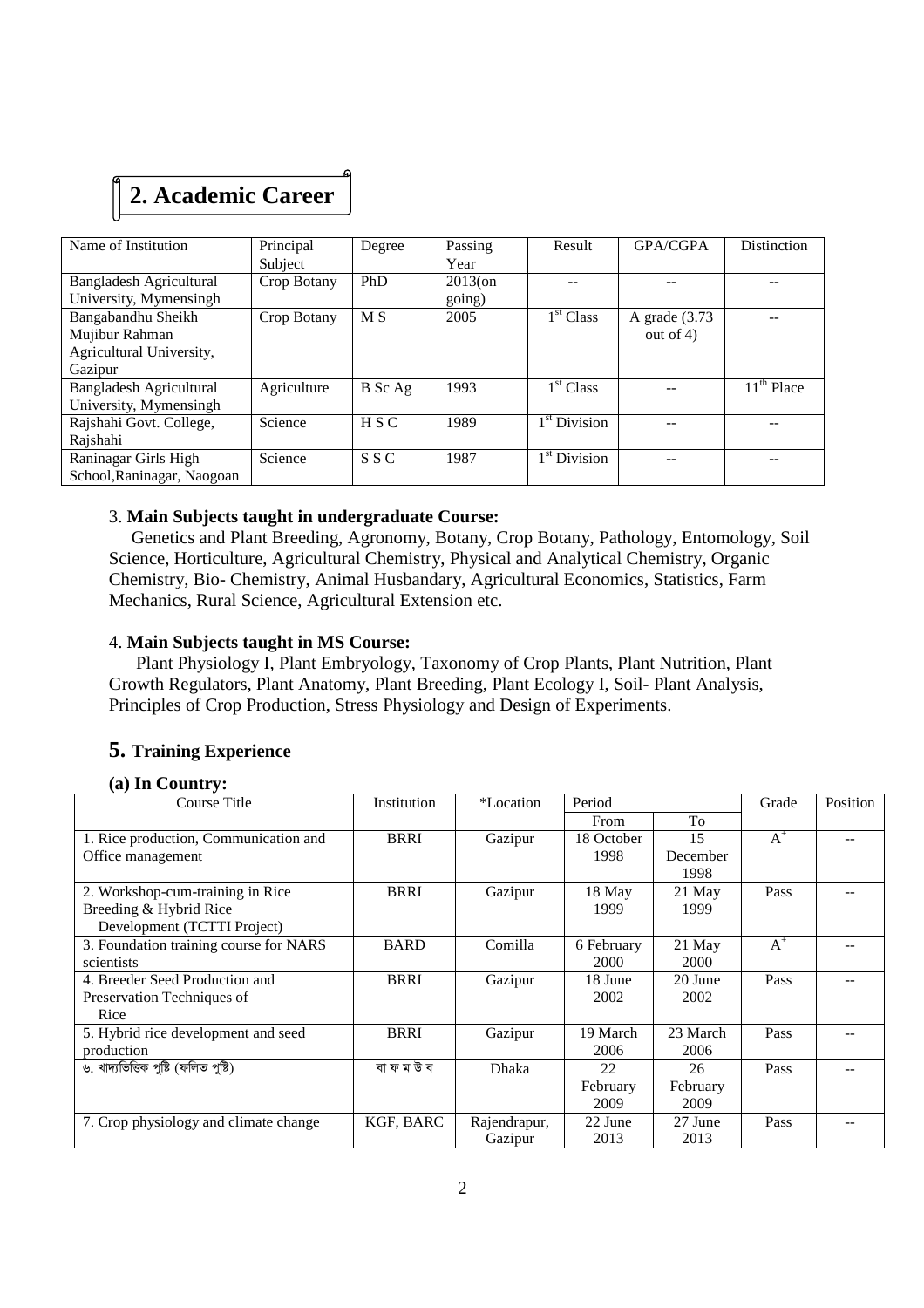| 8. Modeling climate change impact on       | KGF, BARC       | Rajendrapur, | 27 July  | 03 August | Pass |  |
|--------------------------------------------|-----------------|--------------|----------|-----------|------|--|
| <b>Bangladesh Agriculture</b>              |                 | Gazipur      | 2013     | 2013      |      |  |
| 9. Training workshop on climate risks,     | <b>ADB</b>      | ADB.         | 10 March | 11 March  | Pass |  |
| vulnerability and adaptation assessment in |                 | Bangladesh   | 2014     | 2014      |      |  |
| development intervention.                  |                 | Resident     |          |           |      |  |
|                                            |                 | Mission,     |          |           |      |  |
|                                            |                 | Dhaka        |          |           |      |  |
| 10. Modeling climate change impact on      | <b>BARC-CDM</b> | Savar, Dhaka | 7 June   | 19 June   | Pass |  |
| Bangladesh agriculture<br>using DSSAT      |                 |              | 2014     | 2014      |      |  |

### **b. Abroad:**

| Course Title                                | Institution      | Country     | Period     |          | Grade | Position |
|---------------------------------------------|------------------|-------------|------------|----------|-------|----------|
|                                             |                  |             | From       | To       |       |          |
| 1. International training course on Farming | FSSRI, UPLB,     | Philippines | 24 January | 17 March | Pass  |          |
| Systems Research and Development            | Philippines      |             | 2001       | 2001     |       |          |
| 2. Drought Screening for rice genetic       | <b>BIRSA</b>     | India       | 10         | 15       | Pass  |          |
| improvement                                 | Agricultural     |             | November   | November |       |          |
|                                             | University, Ranc |             | 2008       | 2008     |       |          |
|                                             | hi, Jharkhand,   |             |            |          |       |          |
|                                             | India            |             |            |          |       |          |

## **6. Participated In-country Workshop/Seminar etc from date of joining:**

| <b>Workshop/Seminar title</b>                       | <b>Duration</b> | <b>Venue</b> | <b>Funding</b> |
|-----------------------------------------------------|-----------------|--------------|----------------|
|                                                     |                 |              | <b>Source</b>  |
| National Workshop on Modern Rice                    | 3 days (14-16)  | BRRI,        | <b>BRRI</b>    |
| cultivation in Bangladesh                           | Feb, 1999)      | Gazipur      | <b>DAE</b>     |
| 19 <sup>th</sup> National Workshop on Rice Research | 3 days (29-31)  | BRRI,        | <b>BRRI</b>    |
| and Extension in Bangladesh 2002                    | Jan, 2002)      | Gazipur      | <b>DAE</b>     |
| $20th$ National Workshop on Rice Research           | 3 days          | BRRI,        | <b>BRRI</b>    |
| and Extension in Bangladesh 2004                    |                 | Gazipur      | <b>DAE</b>     |
| Planning Workshop on Sustainable Rice               | $1$ day $(18)$  | BRRI,        | <b>PETRRA</b>  |
| Seed network—A GO-NGO partnership                   | May, 2005)      | Gazipur      |                |
| Stress-tolerant rice for Africa and South Asia      | $1$ day $(9)$   | <b>Dhaka</b> | <b>IRRI</b>    |
| (Phase 2) planning workshop                         | April, 2011)    |              |                |
| Review workshop of STRASA Phase 2 and               | 4 days (20-23)  | Delhi, India | <b>IRRI</b>    |
| launching of STRASA Phase 3                         | May, 2014)      |              |                |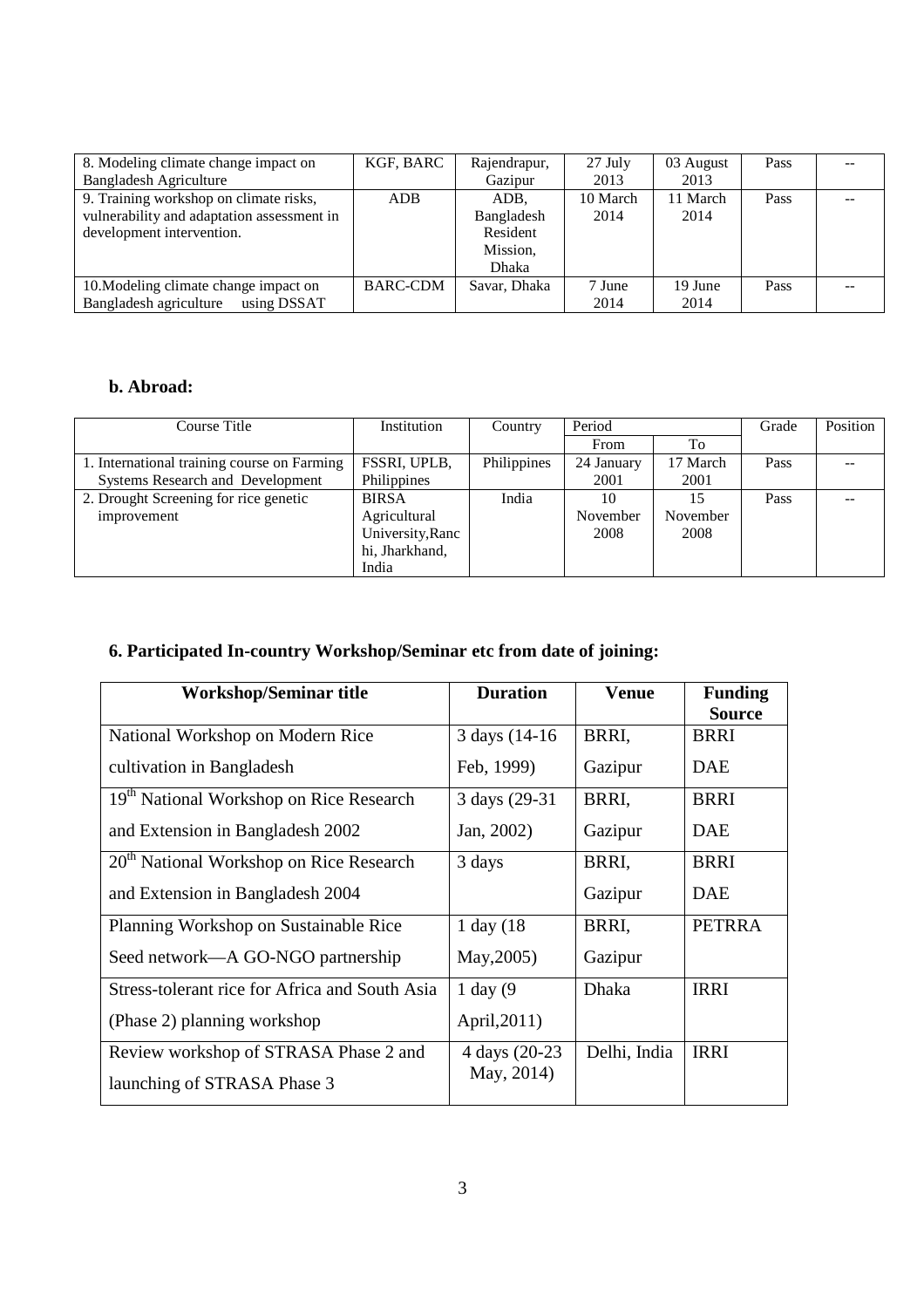## **4. Research Experience**

- ↓ Conducted research on rice in order to develop modern varieties with high yield potentials. Also developed component technologies for improving productivity of cropping systems, and transferred crop production technologies through training, workshops, seminars and publications.
- $\overline{\text{L}}$  Developed, supervised and executed priority research programmes of BRRI and report presented in the seminar and workshop.
- $\pm$  Engaged one IRRI-BRRI collaborative projects (STRASA) in which serving as a "Physiologist".
- $\overline{\phantom{a}}$  Also engaged in the development of inbred and hybrid rice, screen out the potential rice varieties for future breeding programme since 1999. Three lines were identified as a tolerant to drought which was released as a modern variety such as BRRI dhan56, BRRI dhan57 and BRRI dhan66.



 $\pm$  Have 21 articles published in several research journals, proceedings, bulletins, daily newspapers etc. of home and abroad.

### **6. Others relevant activities**

- *a. Knowledge of computer and training equipment* 
	- Have good computer knowledge in MSWord, MS Excell, PowerPoint, IRRIstat, MSstat, Adobe Photoshop, MIS and Internet Explorer.
	- $\downarrow$  Have good knowledge to operate the different training equipment such as multimedia, projectile, slide etc.
- *b. Professional affiliations and others*

| Association name                          | Type of member          | From | To      |
|-------------------------------------------|-------------------------|------|---------|
|                                           |                         |      |         |
| <b>Bangladesh Rice Research Institute</b> | <b>General Member</b>   | 1999 | to date |
| Scientist's Association (BRRISA)          |                         |      |         |
| <b>Bangladesh Botany Society</b>          | <b>Associate Member</b> | 2001 | to date |
| Bangladesh Agronomy Society (BSA)         | <b>General Member</b>   | 2000 | to date |
| Bangladesh Association for the            | <b>General Member</b>   | 2001 | to date |
| Advancement of Science (BAAS)             |                         |      |         |
| Plant Breeding and Genetics Society of    | Associate Member        | 2002 | to date |
| Bangladesh (PBGSB)                        |                         |      |         |

*c. Member of the IRRI-BRRI working group*